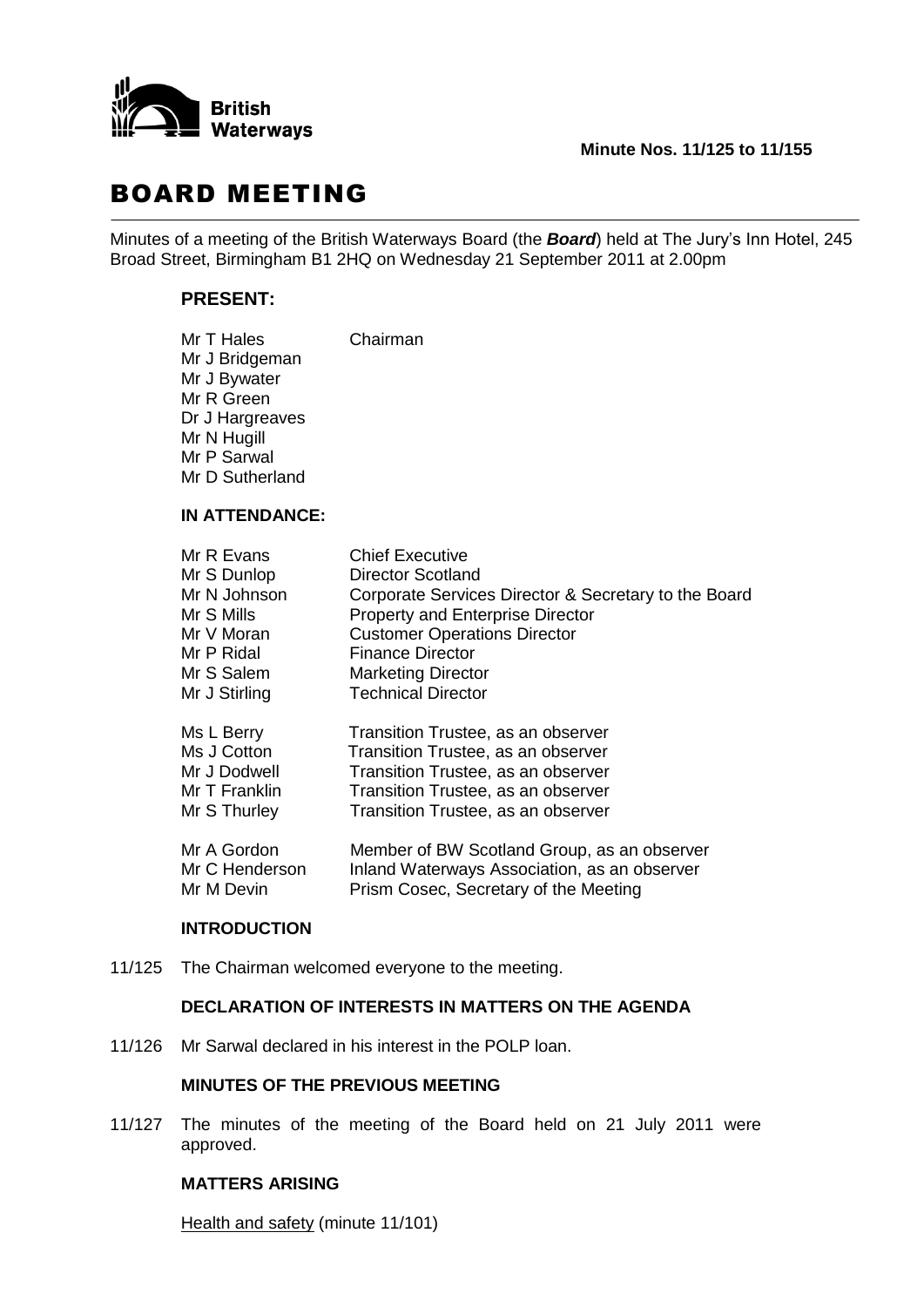11/128 Mr Moran would report at the next Board meeting his assessment as to whether additional safety signage was required at Pontcysyllte. **VM**

#### Waterway Ombudsman Scheme (minute 11/111)

11/129 It was noted that the Board would receive a report from the Chief Executive in due course. **RE**

#### Disaggregation Committee (minute 11/110)

- 11/130 Following its report to the Audit Committee meeting on 14 September, Mr Hugill, Chairman of the Audit Committee, recommended that the Board adopt the proposals of the Disaggregation Committee, which were summarised by Mr Sarwal as follows:
	- 1. BW Scotland's balance sheet as at the date of separation would have a net worth of £30m; and
	- 2. BW England & Wales would retain the rest of the BW balance sheet and assume responsibility for the whole of past service pension liabilities up to a level of £65m as per the last actuarial valuation.

Since the Audit Committee meeting, the apportionment of utility income in respect of the BskyB contract had also been agreed.

The Board, after due consideration, resolved to adopt the Audit Committee's recommendations.

In the light of the Board's approval, Mr Sarwal did not envisage convening any further meetings of the Disaggregation Committee save for reviewing the heads of terms of the agreed settlement as and when this becomes available and meeting to consider any ad hoc issues as these arise. The next step would be for the draft memorandum of understanding to be considered by the Inter Government Working Party.

On behalf of the Audit Committee, the Chairman thanked Mr Sarwal and members of the Disaggregation Committee and the staff who had supported its work.

#### **CHIEF EXECUTIVE'S REPORT (BWB 3428)**

- 11/131 **Health & Safety Report:** The health and safety report was taken as read.
- 11/132 **Inland Waterways Advisory Council ('IWAC'):** The Board considered and, after due consideration, endorsed a recommendation to support the Government's proposal to abolish the IWAC.
- 11/133 **HR Activity Report, July to September 2011:** The decision to make performance-related payments under the existing scheme to some 200plus employees had not been well received with regard to the payments (albeit reduced in accordance with government guidelines) to executive directors. A meeting with the relevant trades unions had been arranged to discuss remuneration policy issues. In the meantime, it was noted that the transition trustees would be meeting on Thursday 22 September to consider future remuneration policy in time for the AGM in October.
- 11/134 **NWC Transition:** Mr Evans updated the Board. Funding negotiations would begin on 3 October with a view to concluding these by the first week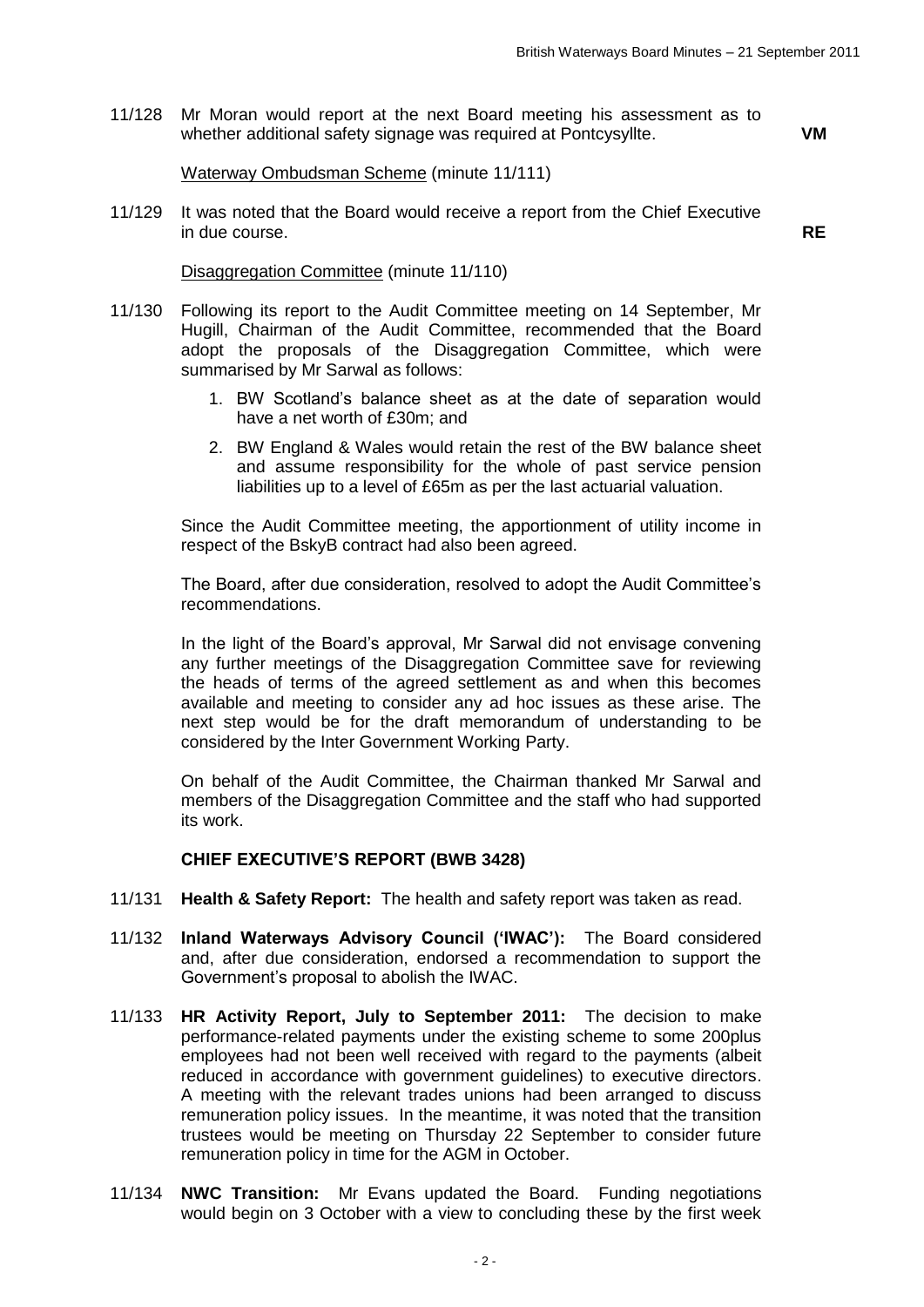in November.

11/135 **Waterways Ombudsman's Annual Report:** Mr Bridgeman recommended that past reports of the Waterways Ombudsman should be reviewed with a view to ensuring that best practice on the waterways is noted and adopted where deemed appropriate. Mr Johnson commented that lessons from adverse judgements were embedded in the culture and processes of BW. Nevertheless, Mr Evans said that he would arrange for a review to be carried out. **RE**

## **FINANCE DIRECTOR'S REPORT (BWB 3429)**

- 11/136 **Cashflow:** Mr Ridal reported that the trading account cash balance was tracking to plan and expected this to remain in line with the profit and loss forecast.
- 11/137 [Confidential material exempt from disclosure under s43 Freedom of Information Act 2000 removed]
- 11/138 [Confidential material exempt from disclosure under s43 Freedom of Information Act 2000 removed]
- 11/139 **KPIs:** The schedule of KPIs was reviewed and its contents noted.
- 11/140 **Pension Fund Deficit:** Mr Ridal explained that the pension scheme deficit as at the date of the last actuarial valuation (March 2010) was £65m. Agreement had been reached with the Trustee to amortise the deficit over 20 years on the strength of the BW employer's covenant which was perceived by the Pension Trustees as government backed. It was noted that that a covenant of this strength would not be available from NWC, although it would nevertheless still be very strong by corporate standards.

Discussions had been taking place with Defra with regard to the most effective means of managing the deficit reduction. A potential solution was the setting-up of a Pension Funding Partnership (PFP) which Mr Ridal proceeded to outline.

A PFP involved the transfer of income-generating property assets into a Scottish limited partnership in which the pension fund would be a limited partner granted and NWC, as principal employer, would be the general partner. The partnership would have a life of 20 years. The assets of the partnership would available to the Pension Fund on its termination to the extent that any deficit remained. A fixed income yield would be paid to the Pension Fund in the meantime (in the stead of amortisation payments). Revenue in excess of that fixed yield to the Pension Fund would be paid to NWC. The interest of the Pension Fund in the PFP would count as assets of the Fund and on a technical provisions basis would eliminate, or near eliminate, the deficit.

With regard to implementation. Mr Ridal explained that, were the scheme to be adopted, this would be best done after the vesting date, 1 April 2012.

The Board debated the advantages and disadvantages of the scheme. It was noted that, at this stage, the Board was being asked only to comment on the key features of the proposed scheme and authorise Mr Ridal to explore the scheme in greater detail. This was agreed. **PR**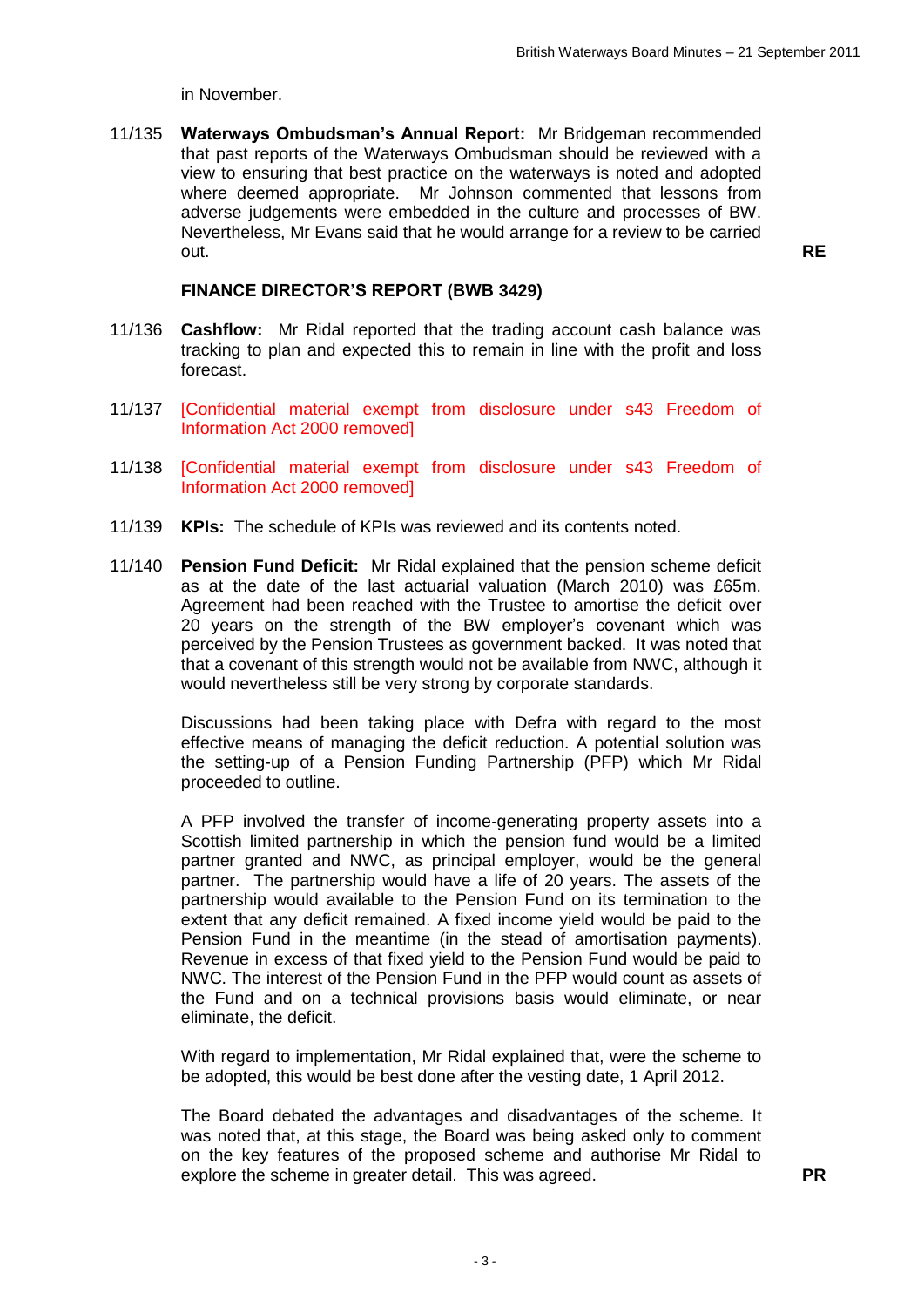# **SCOTLAND DIRECTOR'S REPORT (BWB 3430A)**

- 11/141 Mr Dunlop presented a paper and asked the Board to:
	- 1. Approve the appointment of AMOR Group as the preferred supplier to manage the outsourced IT contract in Scotland; and
	- 2. Authorise the Chief Executive, Scotland Director, Mr Hales and Dr Hargreaves (Chair Designate) to approve the signing of the contract with AMOR Group after due diligence has been carried out.

The issue of funding was unresolved. Negotiations between the respective governments was ongoing and was closely linked to the issue of disaggregation (minute 11/130 above refers). It was noted that, subject to assurances over specification, cost controls and project management, Defra was minded to fund the project.

The Board was aware of the criticality of this project, given the complexity of the project and the scope for time and cost overruns. For this reason, it was essential to secure the services of the preferred contractor as soon as possible.

After due consideration, the Board resolved to approve the Scottish Director's proposal, conditional upon a settlement between Defra and the Scottish Government on funding and there being no residual risks to the BW Board. **RE/SD**

## **CORPORATE SERVICES REPORT (BWB 3430B)**

11/142 Mr Johnson supplemented his written report with an update on the progress of the Public Bodies Bill. The final meeting of the House of Commons Bill Committee ('the Committee') was scheduled to take place on Thursday 13 October. Debate on the provisions in the bill directly relevant to BW/NWC was timetabled for 11 or 13 October. The Transfer Order was on track to be laid before Parliament in the week beginning 5 December. The other critical path issue was the State aid application, which was due to be submitted by the beginning of October.

## **OPERATIONS REPORT (BWB 3430C)**

- 11/143 Mr Moran reported to the Board on plans to expend around £3m of additional funds during the remainder of the current financial year and plans were being made to ensure the most effective use of this money. To date, £500k had been committed to two reservoir projects whilst water levels remained low and preparatory work on 30 key maintenance/vegetation projects to ensure readiness for delivery during April-June 2012. **VM**
- 11/144 Whilst noting that no closures had taken place on the waterways network during the recent dry spell, the risk going forward was of a dry winter.
- 11/145 The Board had been previously apprised of two significant issues on the Monmouthshire and Brecon Canal. First, infrastructure fragility and, second, ongoing water supplies. The significant development since Mr Moran last reported to the Board was that an approach was to be made to the Welsh Assembly for their direct support in obtaining water from Welsh Water to address the ongoing threat to the water supply to the canal with a view to securing its long-term sustainability. **VM**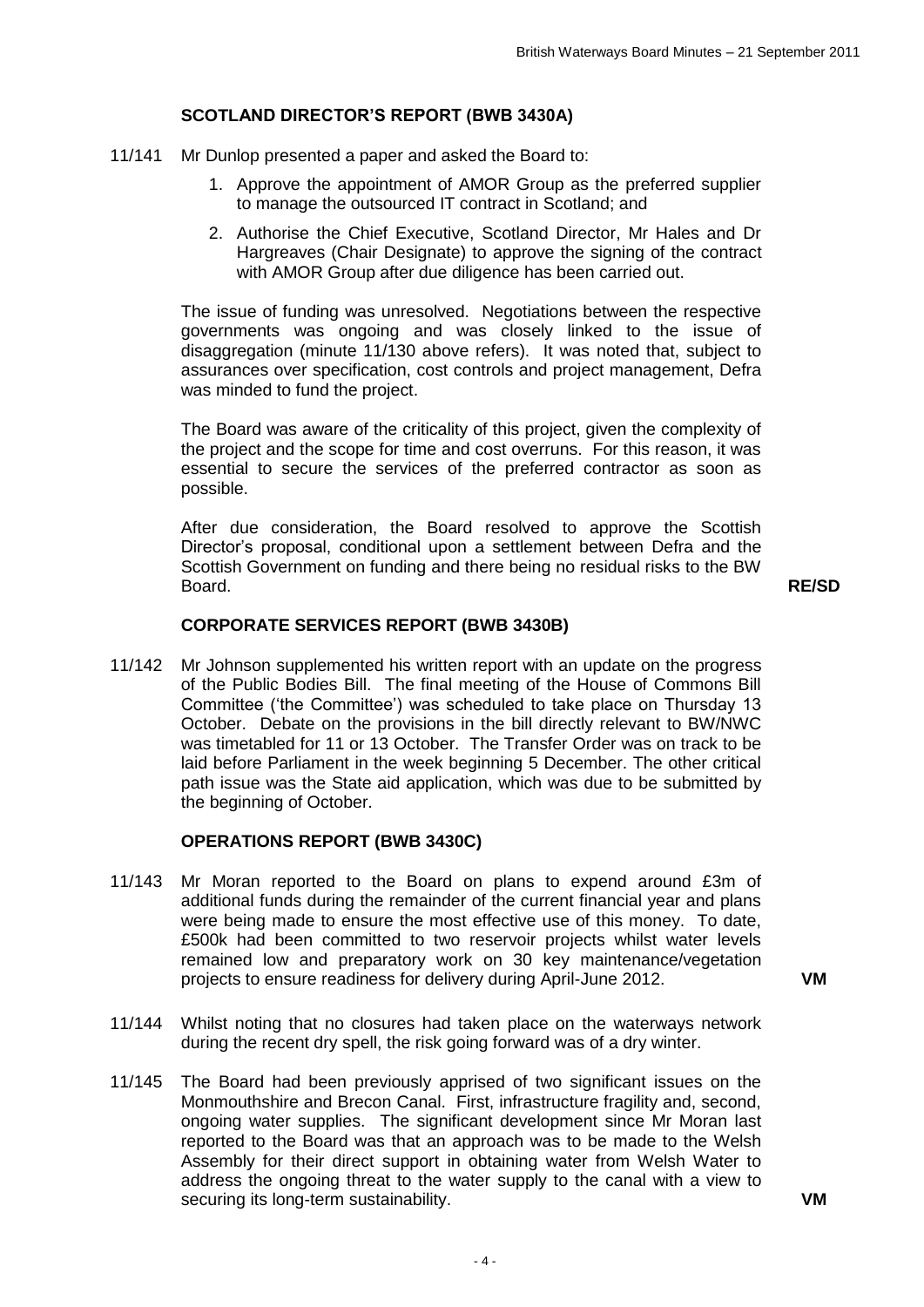## **PROPERTY (BWB 3430D)**

- 11/146 [Confidential material exempt from disclosure under s43 Freedom of Information Act 2000 removed]
- 11/147 [Confidential material exempt from disclosure under s43 Freedom of Information Act 2000 removed]
- 11/148 **Granary Wharf Maintenance Limited:** It was noted that, in connection with the investment in the remaining units at Granary Wharf, Leeds, the Board had approved by email in August the acquisition of 22% of the issued share capital of Granary Wharf Maintenance Limited ('GWML'). GWML is an estate management company responsible for the common parts on the Granary Wharf estate. The Board formally ratified the acquisition of this shareholding. **SM**

#### **ENTERPRISE (BWB 3430E)**

11/149 **Manchester Bolton and Bury Canal:** Mr Mills reported that the Middlewood Locks canalside development had been acquired from administrators by Scarborough Manchester Developments Limited. [Confidential material exempt from disclosure under s43 Freedom of Information Act 2000 removed].

#### **MARKETING (BWB 3430F)**

- 11/150 **Licence Prices 2012/13:** Mr Salem's written report set out the rationale underpinning a proposal to increase licence prices by 6.4% for 2012/13. This represented an increase of 2% above July CPI as proposed in a paper to the Board in November 2010. This proposal was adopted by the Board. However, Mr Bridgeman stressed the importance of communicating effectively the reasons for the increase. **SS**
- 11/151 **Merger with the Waterways Trust:** The Board noted the content of Mr Salem's progress report for September and agreed that work should continue to quantify and resolve the emerging issues. **SS**

## **GREEN PLAN (BWB 3431)**

11/152 The Board received the Finance Director's written report and noted and commented upon the information in the report, which explained the approach to sustainable development within BW, the development of the Green Plan and progress to date.

> There were four principal areas to which efforts were being directed, namely, energy, resources (procurement), waste and environment/public benefit (setting environmental standards for the waterways and considering the public benefit of the waterways for customers). The BW Carbon Management Plan had been completed in March 2011, not March 2010 as stated in Mr Ridal's written report.

Ms Cotton encouraged the Green Plan Team, headed up by Mr Ridal, to consider the use of 'staff champions' and volunteers. Mr Bywater suggested that consideration be given to applying for accreditation by the Carbon Trust. Mr Ridal had considered this and agreed to include it on the agenda for the next team meeting. **PR**